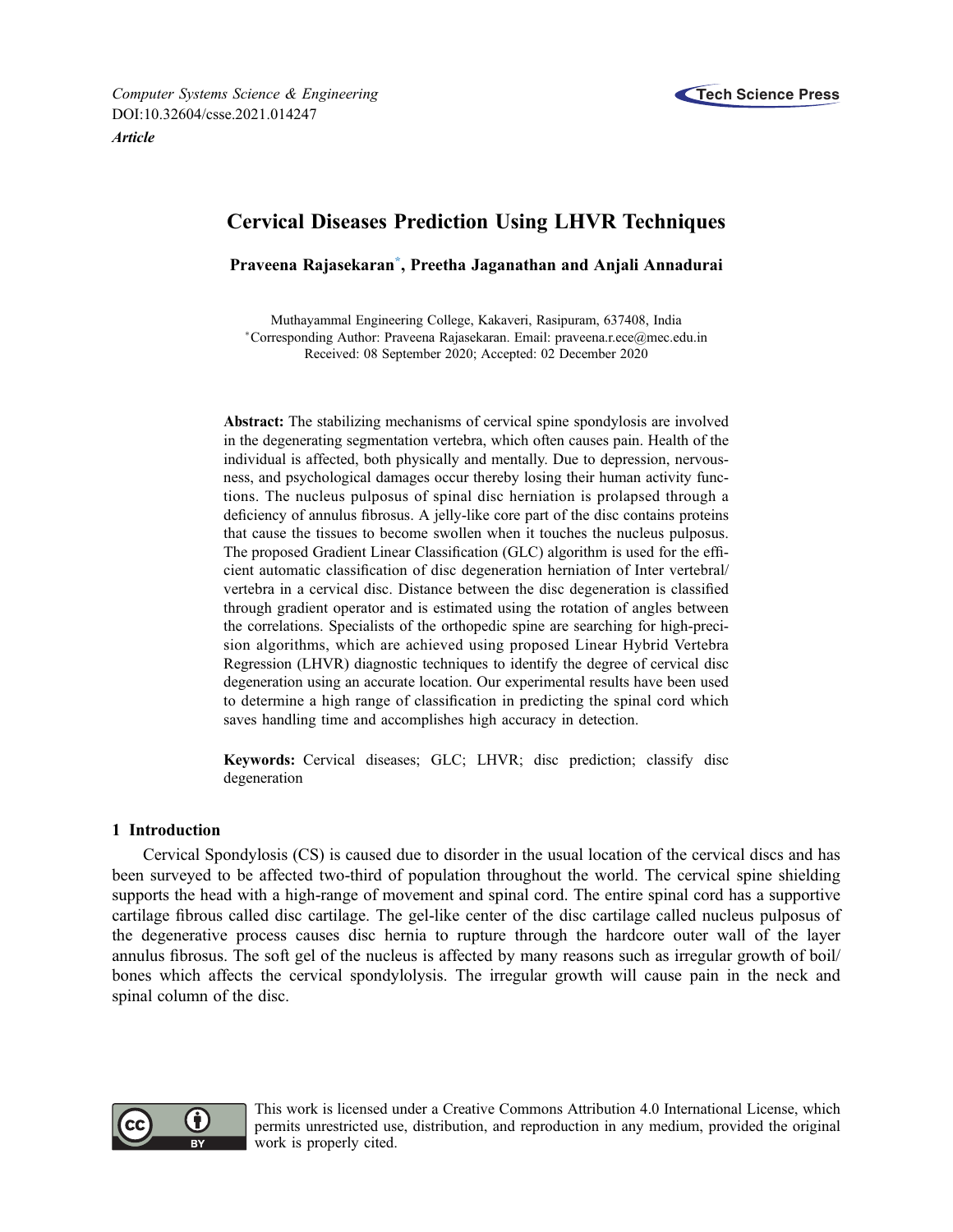#### Reason for Cervical Spondylosis

- A major risk of cervical spondylosis is age and conditions are called to be a common factor for older people; the osteoporosis is measured with the bone condition.
- Due to the impact of sports or collision of cars causes the sudden pain during the movement of the neck.
- Shoulder leads to neck pain while clenching a neck may cause stress for a long time.
- Sleeping or working in a desk at the awkward angle position with a lengthy period this poor ergonomic posture can cause neck strain.
- Cervical herniation may occur if there is any disease affected in the spinal cord.

The reason for cervical herniation can affect some of the parts of the spinal cord bones, nerves, tendons muscles and ligaments that hinder to allow the neck to be long-term flexible. From evisceration the nucleus pulposus of the inner layer is protected by the outer hardcore of peripheral annulus fibrosus. Also, onset of degeneration cartilages, increasing age, desiccations, and disc herniation ensue occurs.

# 2 Related Work

In medical images the segmentation of novel approaches is explained using articulated shape of the spine, introduced by Samuel et al. The non-linear low dimensional manifolds are established from the training set of mesh models by exploring the pattern of global variations [[1](#page-6-0)–[3](#page-6-1)]. Their approaches depend upon the graphical model of Markov-chainlike used for the lumbar spine of the vertebra and ordered discs.

The classification and automatic detection of the vertebra system generate an effective and efficient detection of a vertebra; hence statistical learning techniques are based on the proposed algorithm of AdaBoost by Huang et al. [\[4\]](#page-6-2). Benjelloun et al. [\[5\]](#page-6-3) detect the vertebra shapes through the ASM model known as a semi-automated model. Srinivas et al. [\[6\]](#page-6-4) explained detecting the spine of discs using semiautomatic models.

Seifert et al. [[7](#page-6-5)] the spine reconstructed from the MR images are presented from the combination of the segmentation algorithm, anatomical knowledge and recognizing objects in cervical discs. Yiebin et al. [\[8\]](#page-6-6) used automatic segmentation of vertebra through large volume of CT data as proposed in the survey. The Gaussian images of emphasized valley construct the method of 3D that is separated by adjacent vertebra.

Glocker et al. [\[9\]](#page-7-0) proposed a technique to identify localized vertebrae in the field of arbitrary using CT scans. The hidden Markov techniques and regression forest method employ partially cropped scans using moderately visible spines. Schmidt et al. [[10\]](#page-7-1) introduced a probabilistic inference with the possible measure of locations in the spinal discs from 3D MR images. Their approaches used part based techniques that describes the appearance of discs by tree classifiers [[11](#page-7-2)]. Under a framework of graphical models, they enforced the relationship between the cervical discs. Liu et al. [\[12](#page-7-3)] here the sine cosine algorithm is used for the prediction of cervical hyper extension injuries. The proposed model of intelligent prediction of cervical injury is used along with the SVM techniques. Hence it is called as COSCA SVM model. Yang et al. [\[13](#page-7-4)] Machine Learning is used in real data driven for the detection and identification of cervical cancer and the random forest algorithm is used to find the diagnostic accuracy.

Aditya et al. [[14\]](#page-7-5) using IOHT, the framework for detection and classification of cervical cancer in pap smear images are identified, here transfer learning along with CNN techniques like naïve Bayes, k Nearest Neighbor, SVM &random forest have been used. Talha et al. [[15\]](#page-7-6) the cervical cancer is important for increasing of the mortality rates worldwide. Here the combination of data mixing techniques and decision bee algorithm is used to predict the cervical cancers. Here the smote & auroc curve techniques are used for cervical cancer screening due to their high prediction range and other classifiers are used significantly. Abdullah et al. [\[16](#page-7-7)] this 714 features and 58 samples were used to enhance the prediction of cervical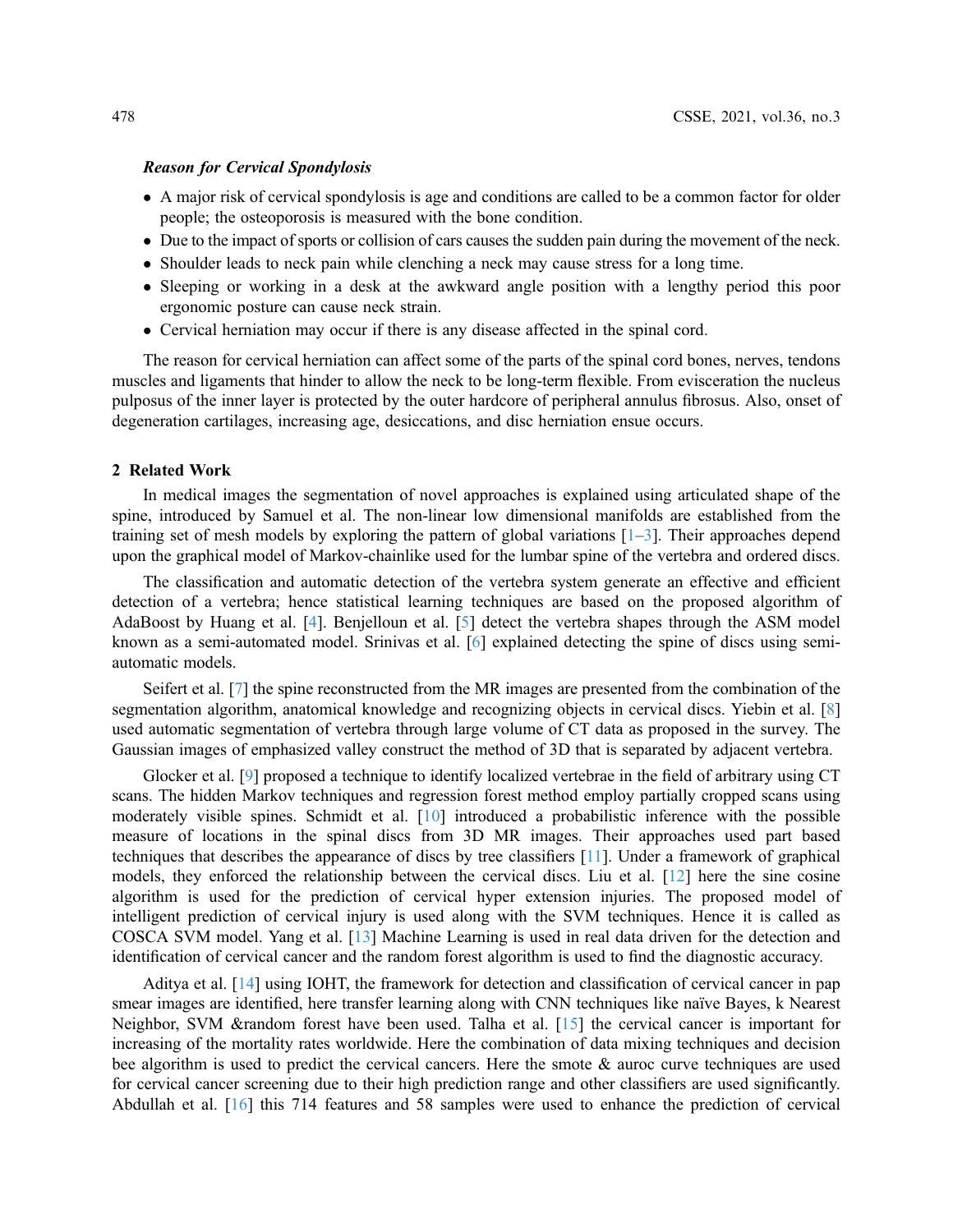cancers using random forest and SVM model. Sultana et al. [\[17](#page-7-8)] here the HPV vaccinations were used to reduce the presence of cervical cancer related diseases. Vidya et al. [\[18](#page-7-9)], supervised machine learning techniques like ID3, C4.5 and Naive Bayer are used for prediction of cervical disease. Shetty et al. [[19\]](#page-7-10) here various ML approaches have been made for detecting the asymptomatic nature of cervical disorders. This gives a comparison of various techniques used for the analysis  $\&$  prediction. Singh et al. [\[20](#page-7-11)] here they have used algorithms & decision tree classifiers for the cervical injury stage prediction. The stages were predicted and analyzed based on the outcomes.

### 3 Proposed Methodology

#### 3.1 Gradient Linear Classification (GLC)

The model of geometrical representation of vertebra is generally done prior fitting by using spinal cord segmentation technique. The spatial models of the interrelationship between vertebras to edges are analyzed in prior. The gray level features of images are defined as the appearance of spatial information and the shape of the cervical disc. The GLC have often executed as geometrical model and spatial model proceeded by high expressive power to catch the entire range of feasible images that appeared in the cervical disc. The below [Fig. 1](#page-2-0) demonstrates the comparison of the healthy and unhealthy cervical discs.

<span id="page-2-0"></span>

Figure 1: Cervical comparison of healthy and disc degeneration

Pattern matching is based on the Gradient Linear Classification (GLC) similarity index term is taken into account gradients of vertical and horizontal images. The formula of GLC index is:

$$
GLC = \frac{1}{2}LC\left(\frac{\partial V}{\partial x}\right) + \frac{1}{2}\left(\frac{\partial V}{\partial y}\right) \tag{1}
$$

where ∂/∂x and ∂/∂y are the gradient linear operators beside a direction of x and y respectively, ∂V the vertebra template, LC is the Linear correlation operator and can be expressed by the below formula: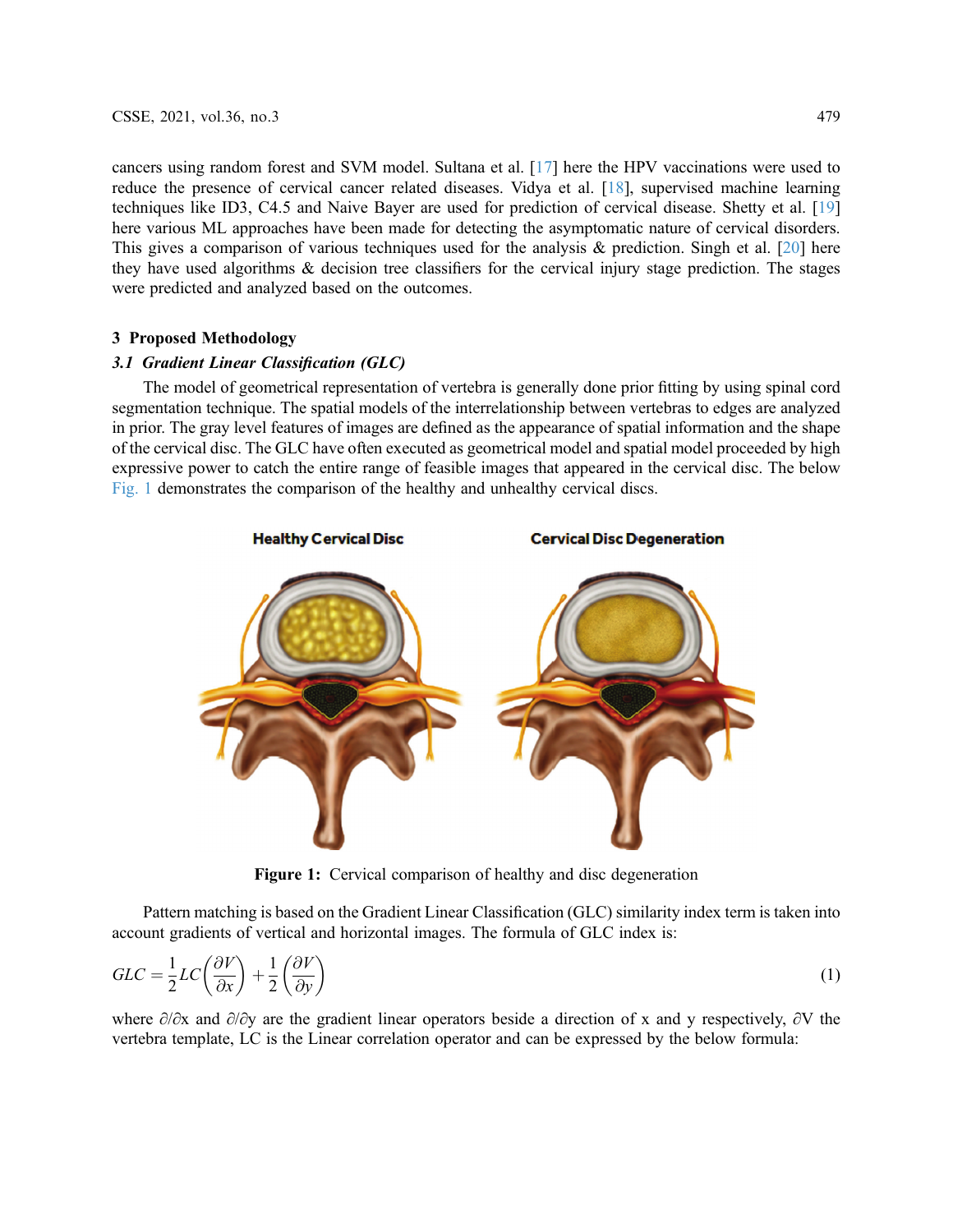$$
LC = \frac{1}{n} \sum_{x,y} \frac{(\sigma - \partial V)}{(\partial x)}
$$
  
1 - (\sigma - \partial V) (2)

$$
LC = \frac{1}{n} \sum_{xy} \frac{(\sigma - \partial V)}{(\partial y)}
$$
(3)

where,

x & y: Estimated angles of rotation.

∂V: The vertebra index.

n : Is the number of pixels.

σ : The standard deviations of a vertebra.

The maximum absolute of GLC corresponds to the most excellent location of templates in current image, this way each vertebra is easily been located. The trajectories of the vertebra are obtained in a sequence location along with rigid of time and considering the sagittal plane over a planar motion which is completely described.

#### 3.2 Linear Hybrid Vertebra Regression (LHVR)

The parts of the nucleus pulposus contain proteins that will cause the tissues to become tender and swollen. High pain will causes the proteins to leak out to the nerves along the outer layer of cervical discs. Forces are resisting back to stay flexible in order to assist shock-like absorbers to the bones in spinal columns and discs.

<span id="page-3-0"></span>The LHVR algorithm categorizes several diseases using their appropriate symptoms. Cervical presented the spinal nerve, bone spurs, spinal cord, annulus, nucleus, herniated disc and anterior opposed with posterior. Let (x, y) are the disc angles which are processed in the degenerated disc to detect the diseases. The layers are generated with the input, weight and output layer to detect the diseases as shown in [Fig. 2](#page-3-0). Each layer is executed step by step as three phases which are used to detect the diseases along with the position of disc degeneration.



Figure 2: Degenerated cervical disc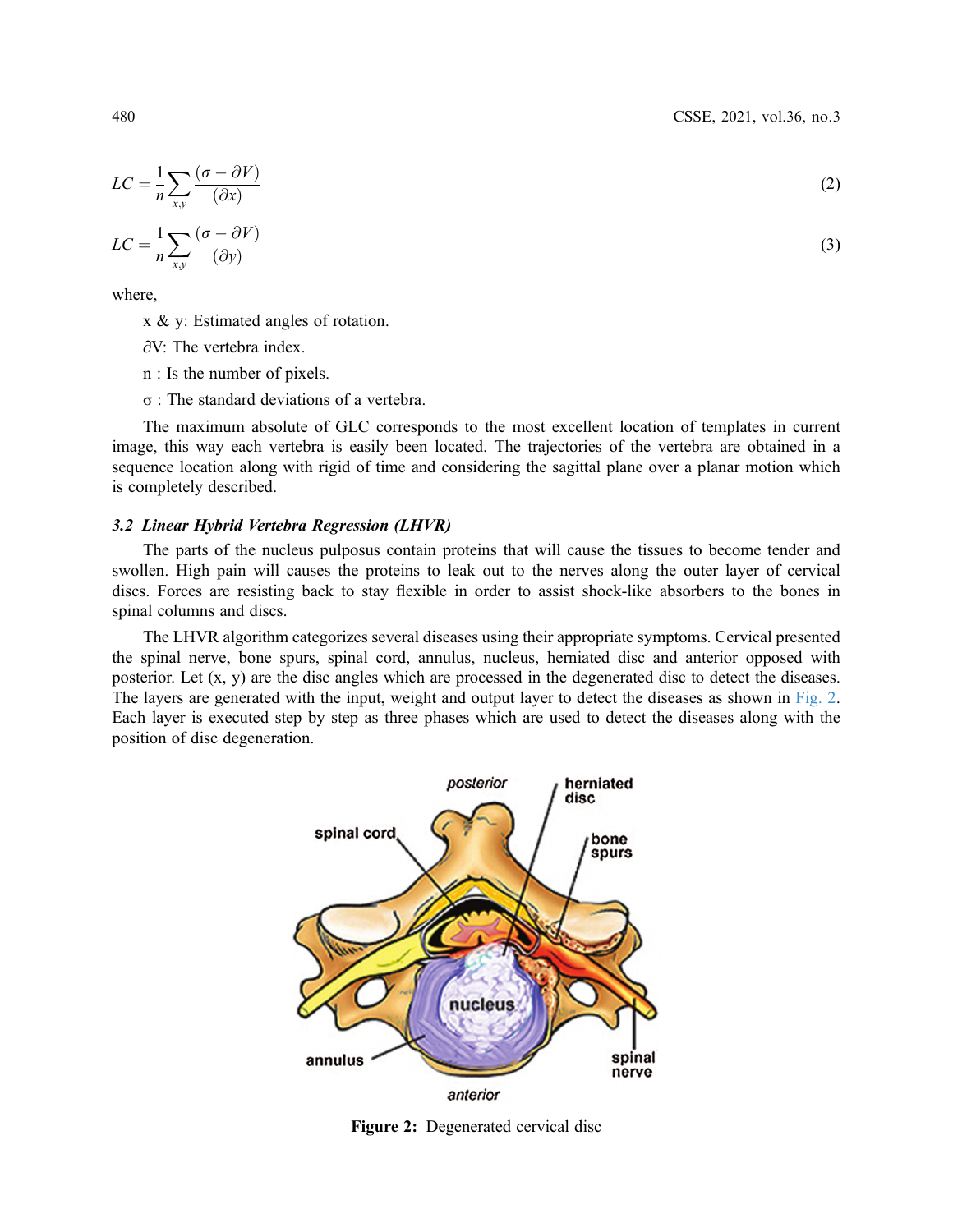Step 1:

The weights update between the hidden & output layers.

Let  $Err_i$  be the i-th component of the error vector y–W(x)

Define

$$
\Delta i = Err_i X W(\mathbf{x})
$$
\n<sup>(4)</sup>

The weight updated prototype becomes  $Wj \leftarrow Wj - \alpha X$  aj.  $X\Delta i$  this is parallel to the weight updated of perceptrons.

Step 2:

Linear Regression method of the weighted value

The hidden node of 'j' is responsible for some divided error  $\Delta i$  in each output node. Thus, division error  $\Delta i$  values between the hidden node and the output node are divided according to the power of the joining:

$$
\Delta i = g Wj \tag{5}
$$

Step 3:

Update the weights (W) between the input and hidden layers. Again this is related to the weight-updated in the Perceptrons

$$
Wk, \to Wk, +akX\Delta \tag{6}
$$

# Degenerative Disc Disease Symptoms

The diagnosis method is based on the examination level of physical and medical history which includes the description, symptoms and circumstances of pain started. MRI scans show the damages of discs but this alone cannot confirm the disc degenerated diseases using LHVR which can be analyzed to predict the diseases. Symptoms are commonly concentrated along the low back or neck depending on the degenerated discs.

The above [Tab. 1](#page-4-0) is the comparison of cervical disc diseases and symptoms. This detection will be useful for the prediction of cervical herniation and can analyze the diseases easily.

<span id="page-4-0"></span>

| Diseases of<br>cervical disc                   | Symptoms for the diseases                                                                                                                                                                                                                                                                                             |
|------------------------------------------------|-----------------------------------------------------------------------------------------------------------------------------------------------------------------------------------------------------------------------------------------------------------------------------------------------------------------------|
| Spondylosis<br>(cervical disc<br>degeneration) | • Tingling, numbness, and weakness in your arms, hands, legs or feet<br>• Lack of coordination and difficulty in walking<br>• Loss of bladder or bowel control                                                                                                                                                        |
| Degenerative disc<br>disease                   | • Pain that affects the low back, buttocks, and thighs<br>• Pain that lessens with changing positions often or lying down<br>• Periods of severe pain that come and go, lasting from a few days to a few months<br>• Weakness in the leg muscles or foot drop may be a sign that there is damage<br>to the nerve root |
| Tumors                                         | • Pain or difficulty with standing<br>• Difficulty with urination (incontinence)<br>• Change in bowel habits (retention)                                                                                                                                                                                              |

Table 1: Disease prediction of cervical disc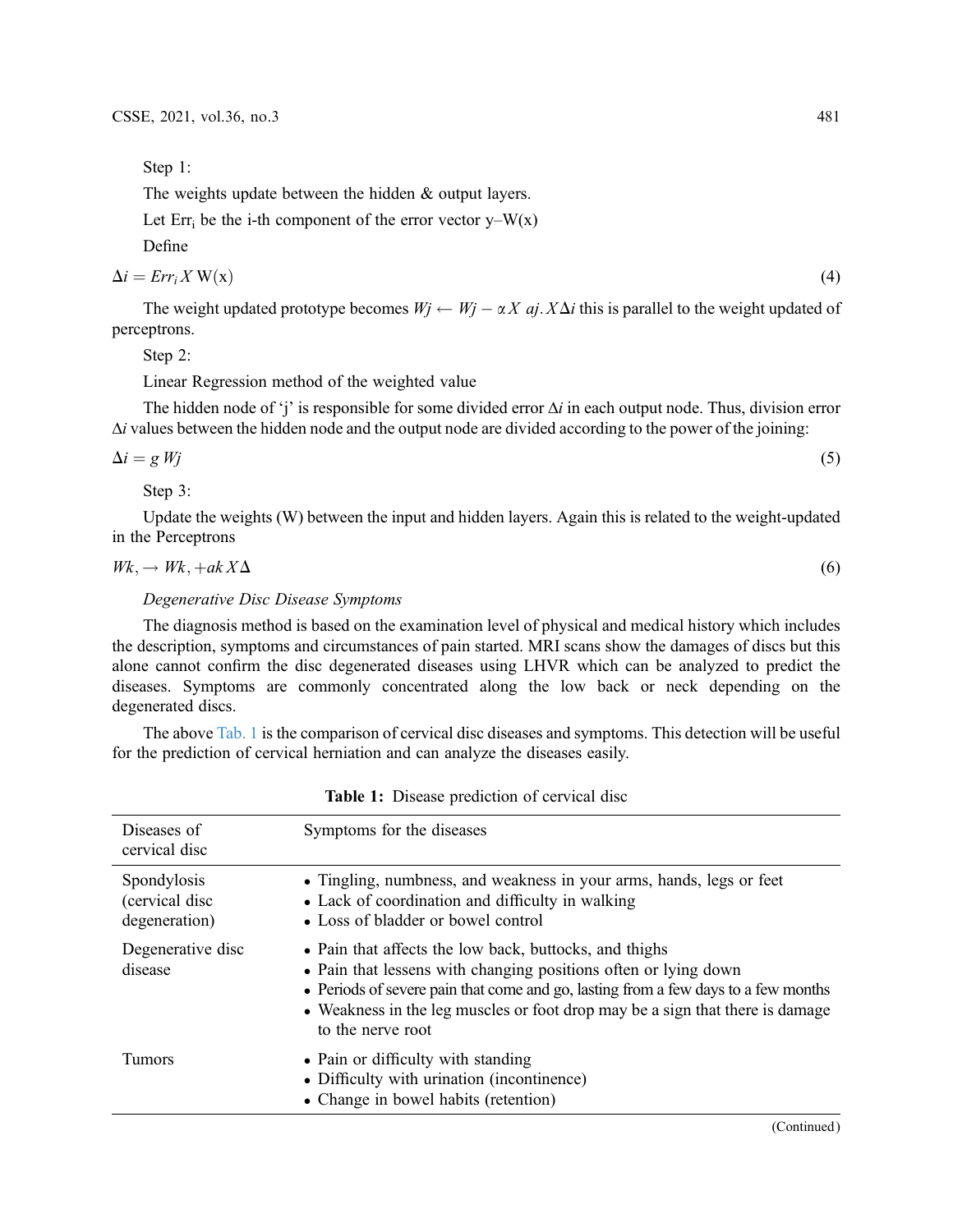| Table 1 (continued).                      |                                                                                                                                                                                                                                                         |
|-------------------------------------------|---------------------------------------------------------------------------------------------------------------------------------------------------------------------------------------------------------------------------------------------------------|
| Diseases of<br>cervical disc              | Symptoms for the diseases                                                                                                                                                                                                                               |
| Infection<br>(meningitis)                 | • Skin rash (sometimes, such as in meningococcal meningitis)<br>• Severe headache that seems different from normal<br>• Sudden high fever and No appetite or thirst<br>• Headache with nausea or vomiting<br>• Confusion or difficulty in concentrating |
| Osteoarthritis or<br>rheumatoid arthritis | • Symmetrical symptoms affecting both sides of the body<br>• Joint pain, stiffness, swelling affecting multiple joints<br>• Systemic symptoms like malaise fever, and fatigue.                                                                          |
| Herniated disc                            | • Pain that radiates down the arm to the hand or fingers<br>• Tingling or "shock" type feelings down the torso or into the legs<br>• Difficulty with fine motor skills in the hands and arms                                                            |

# 4 Results and Discussion

# Accurate Segmentation of Cervical disc

<span id="page-5-0"></span>The proposed algorithm is executed in milliseconds with accurate segmentation of the cervical discs compared with the existing system. The time of execution is compared with segmentation is established in [Fig. 3](#page-5-0). The below shown comparison chart shows the proposed algorithm using Gradient Linear Classification (GLC) which will take less time for classifying the spinal cord image compared with K-Means and MLR. The GLC illuminates accurate disc degeneration location.



Figure 3: Cervical disc segmentation time

## Prediction of Cervical Diseases

The performance level of proposed techniques in predicting cervical diseases is through the classification in accuracy level.

The accuracy level of proposed and existing methods has been illustrated in [Fig. 4](#page-6-7). From the above comparison chart, the existing algorithms of MRF and BABC showed low prediction accuracy compared with the LHVR that has high precision level for prediction of cervical spondylolysis. Using the above results, it shows high level of prediction in cervical diseases. Due to disc degeneration, several diseases affected are detected using the LHVR algorithm to predict cervical diseases.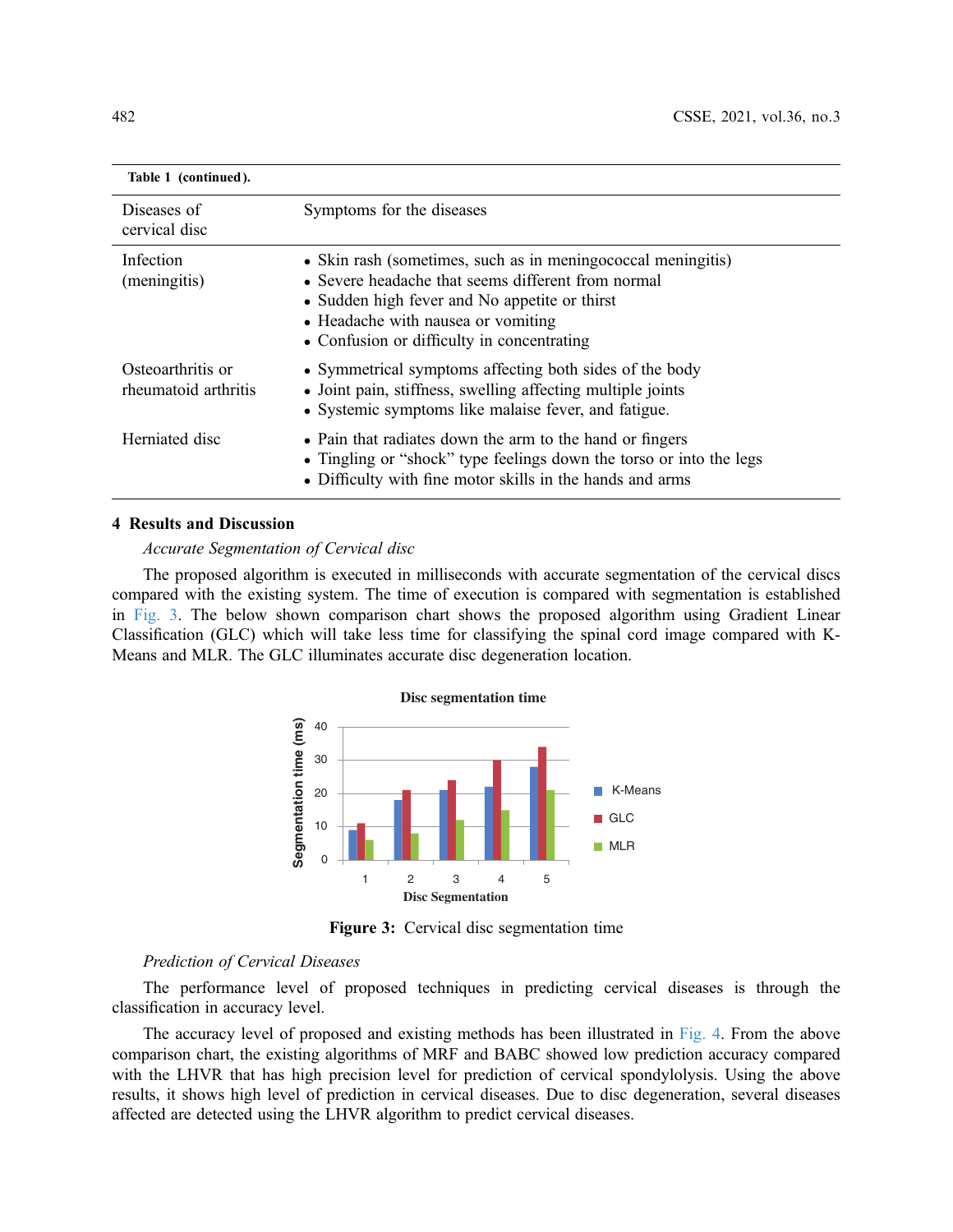<span id="page-6-7"></span>

Figure 4: Prediction of cervical diseases

## 5 Conclusions

The study concluded accurate segmentation and prediction of cervical disc vertebra and inter vertebra. The research is proposed for peoples who are affected by neck or back pain so that they can categorize the diseases by which they were affected. The GLC algorithm is sensitive for high quality images and the accuracy is evaluated for classification of disc degeneration. The LHVR techniques are useful for recognition of disease based symptoms that are detected as a whole part of the human body. These can improve the accuracy in navigation and precision robotics that can detect the best ways to reduce the herniation before acquiring high illness. The disease-based symptoms are classified so that the patients can easily analyze the disease by which they were affected. Therefore the research is useful for medical based cervical analyzed specialists.

Funding Statement: The author(s) received no specific funding for this study.

Conflicts of Interest: The authors declare that they have no conflicts of interest to report regarding the present study.

#### References

- <span id="page-6-0"></span>[1] R. B. Cloward, "Cervical diskography; technique, indications and use in diagnosis of ruptured cervical disks," American Journal of Roentgenology, Radium Therapy, and Nuclear Medicine, vol. 79, no. 4, pp. 563–574, 1958.
- [2] R. Fejer, K. O. Kyvik and J. Hartvigsen, "The prevalence of neck pain in the world population: A systematic critical review of the literature," European Spine Journal, vol. 15, no. 6, pp. 834–848, 2006.
- <span id="page-6-1"></span>[3] M. V. Risbud and I. M. Shapiro, "Role of cytokines in intervertebral disc degeneration: Pain and disc content," Nature Reviews Rheumatology, vol. 10, no. 1, pp. 44–56, 2014.
- <span id="page-6-2"></span>[4] S. Huang, Y. Chu, S. Lai and C. L. Novak, "Learning-based vertebra detection and iterative normalized-cut segmentation for spinal MRI," IEEE Transactions on Medical Imaging, vol. 28, no. 10, pp. 1595–1605, 2009.
- <span id="page-6-3"></span>[5] M. Benjelloun, S. Mahmoudi and F. Lecron, "A framework of vertebra segmentation using the active shape model-based approach," International Journal of Biomedical Imaging, vol. 2011, no. 2, pp. 1–14, 2011.
- <span id="page-6-4"></span>[6] R. Srinivas and K. V. Ramana, "A fully automated new–fangled VESTAL to label cervical vertebrae and intervertebral discs," in 3rd Int. Conf. on Recent Trends in Computing, vol. 57, pp. 483–492, 2015.
- <span id="page-6-5"></span>[7] S. Seifert, I. Wachter, G. Schmelzle and R. Dillmann, "A knowledge-based approach to soft tissue reconstruction of the cervical spine," IEEE Transactions on Medical Imaging, vol. 28, no. 4, pp. 494–507, 2009.
- <span id="page-6-6"></span>[8] K. Yiebin and K. Dongsung, "A fully automatic vertebra segmentation method using 3D deformable fences," Computerized Medical Imaging and Graphics, vol. 33, no. 5, pp. 343–352, 2009.